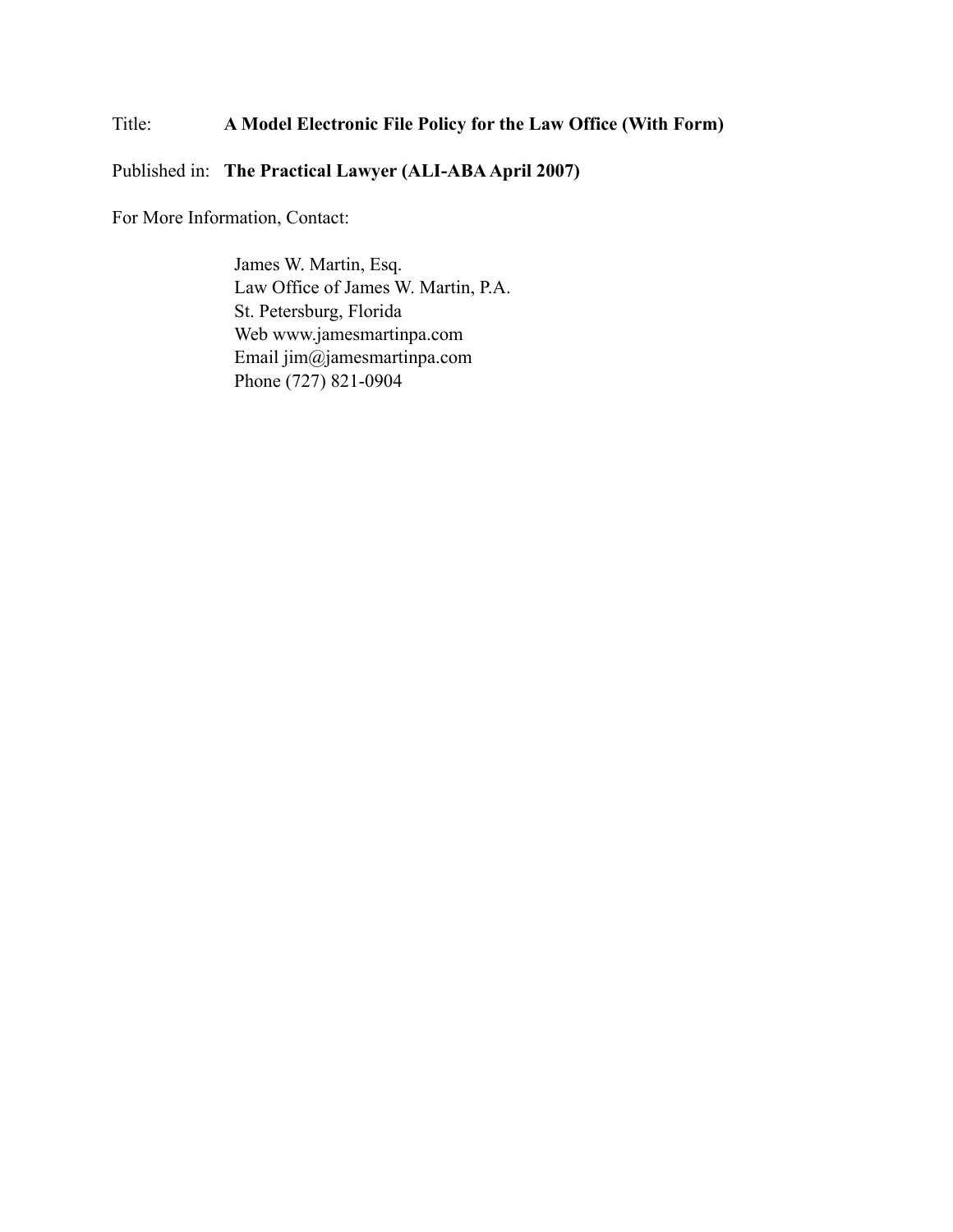# The Practical

Lawy Published by American Law Institute-American Bar Association Continuing Professional Education six times a year









**A Model Electronic File Policy For The Law Office (With Form}**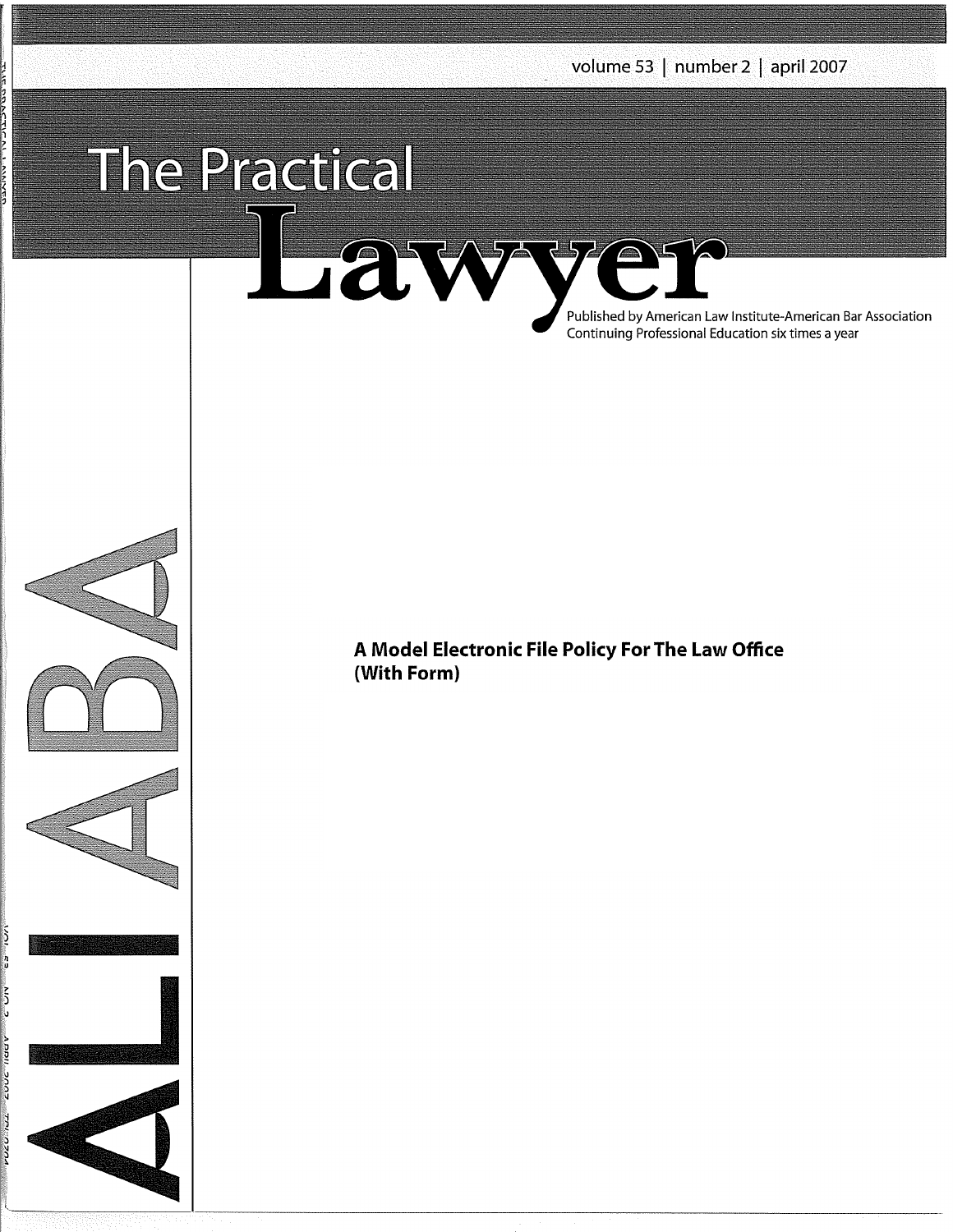# **A Model Electronic File Policy For The Law Office (With Form)**



#### **James W. Martin**

is a probate, real estate, and corporate lawyer in St. Petersburg, Florida, who has written for the Florida Bar Journal and News, The Practical Lawyer, and West Publishing, and has more information on his web site, www. jamesmartinpa.com. © 2007 James W. Martin. **James W. Martin** 

## **How should you convert from paper to electronic files? Start with a policy.**

**IS THIS YOU?** You have been scanning legal documents for years. You scan pleadings, contracts, and other documents and convert them to PDF or TIFF images, then email them to clients and other lawyers. Even some courts require filing documents electronically instead of in paper. You have been thinking about getting a faster scanner and converting all your paper files to electronic files. You see this as an answer to the continually-growing room of closed files or the large monthly bill for offsite closed file storage. If this is you, now is the time to write an electronic file policy.

**ELECTRONIC FILES ARE ETHICAL•** The Florida Bar Professional Ethics Committee issued Opinion 06-1 (Apr. 10, 2006) which expressly states that lawyers may store files electronically. There are a few exceptions, such as the need to keep originals required for evidence, the need to keep originals belonging to clients, the need to keep originals to comply with a statute or rule (six years for trust account checks), and the need to keep a paper document when destroying it would adversely affect the client's interests. The opinion states:

"Lawyers may, but are not required to, store files electronically unless: a statute or rule requires retention of an original document, the original document is the property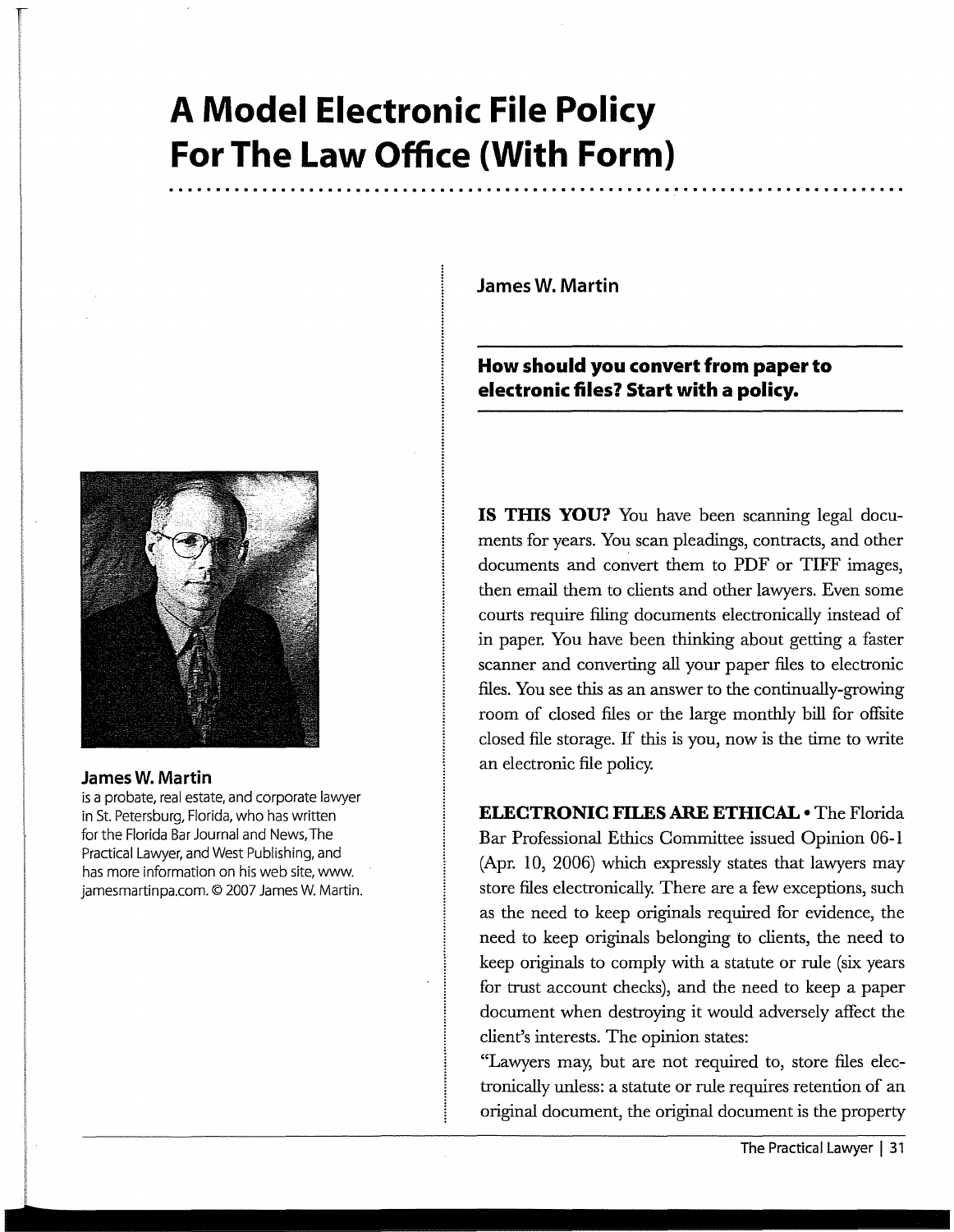# **Appendix Electronic File Policy (Florida)**

## **Electronic File Policy [Lawyer] (Date]**

#### **I. Electronic Files**

All files that we maintain regarding clients and their matters are stored electronically on our computer file server. All incoming and outgoing paper documents are scanned daily and added to these electronic files. After scanning, the paper documents are placed into paper file folders in chronological order for convenience, but the electronic file is this office's actual file relating to that client and that client's matter. The paper file folders are shredded from time to time (see below), but the electronic files are maintained after the paper file folders and contents are shredded.

#### **2. Scanning**

Each day, all incoming and outgoing paper documents are placed by the lawyer into the sorting box in the order to be filed for that day (basically chronological). At the end of each day, the paper documents are scanned and uploaded to the office server into an electronic file designated as the general file relating to that client and the paper document is then filed in a paper file folder.labeled with the client's name and the designation "general file." Once the paper document is scanned and uploaded to the office server, the electronic file shall become part of the office file. The paper file is merely for the lawyer's convenience while the case is open. Any original paper documents are copied and scanned to the electronic file and returned to the client or other person who gave them or filed with the court (see below).

#### **3. File Backups**

All electronic files that we maintain regarding clients and their matters are backed up daily by synchronizing the entire server to an external hard drive, which is then taken off site. There are seven external hard drives that are backed up in rotation and kept off site as follows:

- Daily A and Daily B [specify offsite location]
- Weekly A and Weekly B [specify offsite location]
- Monthly A and Monthly B [specify offsite location]
- Annual [specify offsite location]

In addition, whenever paper file folders are shredded, the electronic files are copied to three CDs and kept onsite and offsite at [specify locations] and are also copied to a remote online storage server by SSLsecured Internet transmission.

#### **4. File Ownership**

All files that we maintain regarding clients and their matters belong to this office and not to the client. This includes both the electronic files and paper file folders.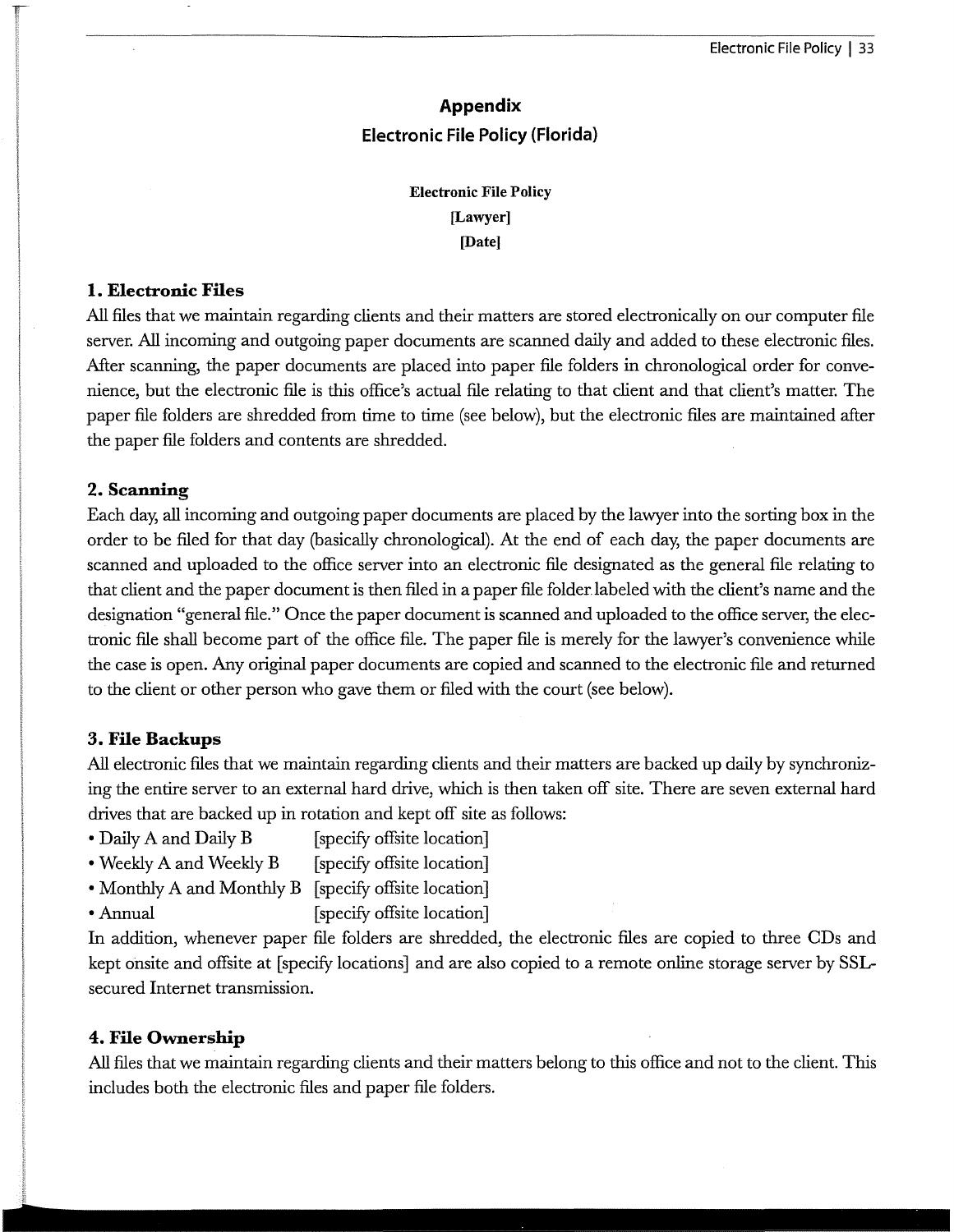of the client, or destruction of a paper document adversely affects the client's interests. Files stored electronically must be readily reproducible and protected from inadvertent modification, degradation or destruction."

#### **THE FILE BELONGS TO THE LAWYER** •

The ethics opinion makes sense because files relating to client matters are assets of the lawyer and do not belong to present and former clients. "Files prepared and maintained by an attorney for the purpose of representing a client are the attorney's personal property." *Potts v. State,* 869 So.2d 1223, 1225 (Fla. Dist. Ct. App. 2004), *citing Long v. Dillinge,;* 701 So.2d 1168, 1169 (Fla. 1997). The Florida Supreme Court in *Long* stated:

"As noted by the Fifth District Court of Appeal in *Dowda* & *Fields, P.A. v. Cobb,* 452 So. 2d 1140 (Fla. 5th **DCA** 1984), files prepared and maintained by attorneys on their clients' cases are commonly referenced by a particular client's name. In reality, however, such referral simply means that the file relates to a particular client; the file and its contents are the personal property of the attorney. *Id.*  at 1142. The court reached this conclusion based on the fact that the attorney's file may or may not contain documents or other property of the client. Importantly, the court noted that, while the attorney may have an ethical duty to communicate information to successor counsel, only actual property of the client must be returned."

**FEDERAL COURT STARTING POINT** • Much of the work in drafting an electronic file policy for lawyers has already been done by the federal courts in adopting procedures for electronic filing.

The procedures provide sound wording to make it clear that the court file is the electronic file that resides on the court's computer server and not the paper document that was the source of the electronic file. Therefore, a starting point for drafting an electronic file policy for a lawyer or law firm should be to review the electronic filing policy of the local federal court. For example, the U.S. District Court for the Middle District of Florida adopted the Administrative Procedures for Electronic Filing in Civil and Criminal Cases, available at www.flmd.uscourts.gov/CMECF/MDFL-AdministrativeProceduresforCMECE pdf, which states: "l. A. Effective Date: Unless otherwise permitted by these administrative procedures, by a general order of the Court, or by authorization of the Judge, all documents filed in Civil and Criminal cases in this District on or after July 12, 2004, no matter when a case was originally filed, shall be filed electronically.

B. Official Record: The official court record is the electronic file maintained on the Court's server and any physical item or document permitted to be filed in paper format. When a document filed in paper format is scanned and uploaded to the Court's server, the electronic file shall constitute the official record."

**CONCLUSION** • As things now stand, it is a very good idea for most-if not all-small firms to have electronic file policies. So set forth in the Appendix below is a sample electronic file policy for a sole practitioner or small law firm in Florida. It is only a beginning, though, because the policy should include the specifics applicable to that lawyer or firm.

April 2007